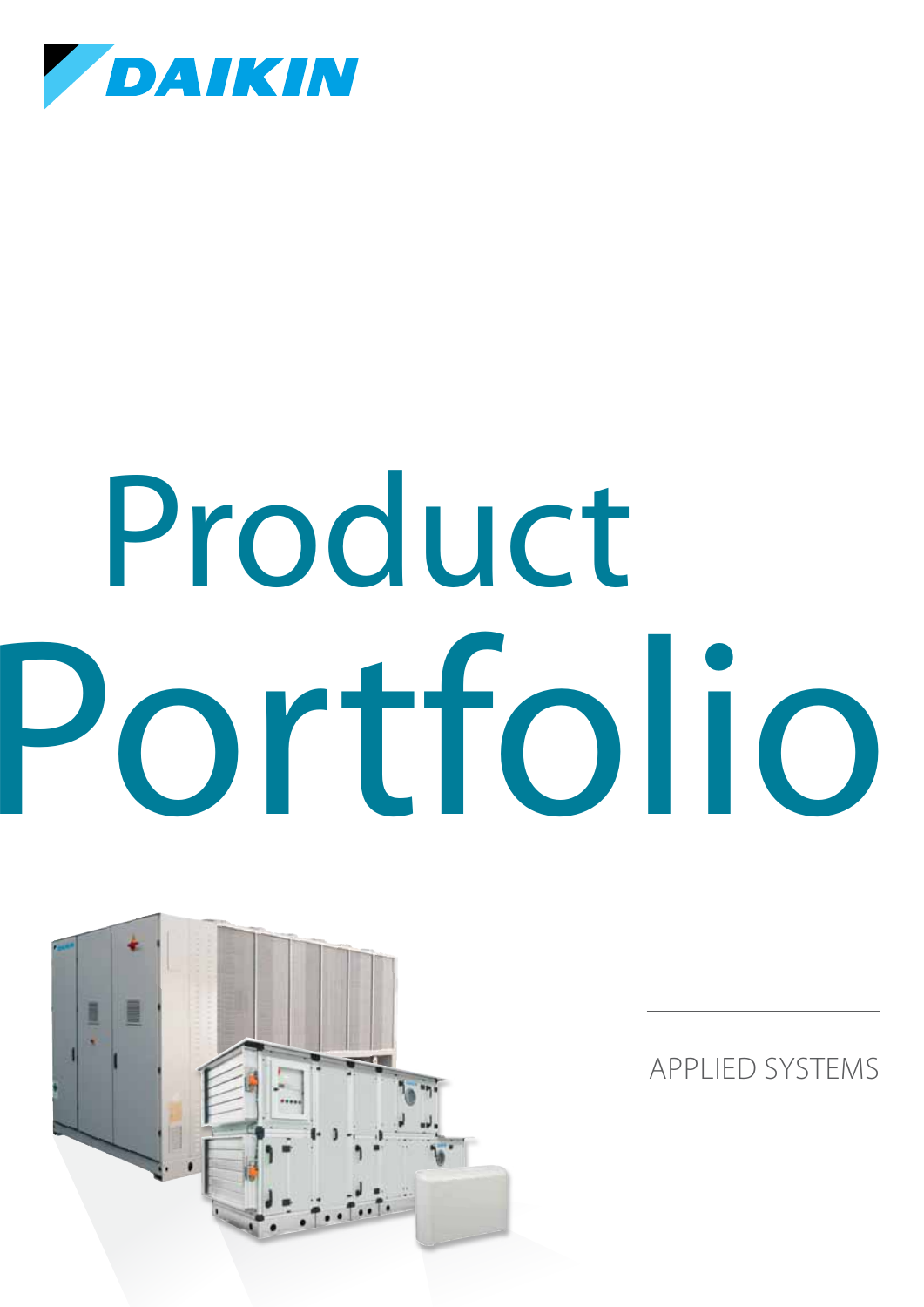# Air cooled chiller range

|                                                                                                                                                                     |                                                                                                                                                                                                                                      |             |                 |              |              | Compressor   |                     |              |              | Efficiency version |              |              | Sound version |              |              |  |
|---------------------------------------------------------------------------------------------------------------------------------------------------------------------|--------------------------------------------------------------------------------------------------------------------------------------------------------------------------------------------------------------------------------------|-------------|-----------------|--------------|--------------|--------------|---------------------|--------------|--------------|--------------------|--------------|--------------|---------------|--------------|--------------|--|
|                                                                                                                                                                     |                                                                                                                                                                                                                                      | Refrigerant | <b>INVEITER</b> |              | O Swing      | Scroll       | <b>Example 1999</b> | Standard     | High         | Premium            | High ambient | Standard     | $\sqrt{2}$    | Reduced      | Extra low    |  |
| Cooling only                                                                                                                                                        |                                                                                                                                                                                                                                      |             |                 |              |              |              |                     |              |              |                    |              |              |               |              |              |  |
| EWAQ~ADVP                                                                                                                                                           | $\bullet$                                                                                                                                                                                                                            | R-410A      | AC              |              | $\checkmark$ |              |                     | $\checkmark$ |              |                    |              | $\checkmark$ |               |              |              |  |
| EWAQ~ACV3/ACW1                                                                                                                                                      | eo                                                                                                                                                                                                                                   | $R-410A$    | AC              |              |              | $\checkmark$ |                     | $\checkmark$ |              |                    |              | $\checkmark$ |               |              |              |  |
| EUWA*~KBZW1                                                                                                                                                         | $\sim$ $\sim$                                                                                                                                                                                                                        | R-407C      |                 |              |              | $\checkmark$ |                     | $\checkmark$ |              |                    |              | $\checkmark$ |               |              |              |  |
| EWAQ~BA*                                                                                                                                                            |                                                                                                                                                                                                                                      | $R-410A$    | AC              |              |              | $\checkmark$ |                     | $\checkmark$ |              |                    |              | $\checkmark$ |               |              |              |  |
| EWAQ~DAYN                                                                                                                                                           | 副                                                                                                                                                                                                                                    | $R-410A$    |                 |              |              | $\checkmark$ |                     | $\checkmark$ |              |                    |              | $\checkmark$ |               |              |              |  |
| EWAQ~E-                                                                                                                                                             |                                                                                                                                                                                                                                      | $R-410A$    |                 |              |              | $\checkmark$ |                     |              | $\checkmark$ |                    |              | $\checkmark$ | $\checkmark$  | $\checkmark$ |              |  |
| EWAQ~F-                                                                                                                                                             | <b>Day</b>                                                                                                                                                                                                                           | R-410A      |                 |              |              | $\checkmark$ |                     | $\checkmark$ | $\checkmark$ |                    |              | $\checkmark$ | $\checkmark$  | $\checkmark$ |              |  |
| EWAQ~GZ NEW                                                                                                                                                         | preliminary                                                                                                                                                                                                                          | $R-410A$    | DC              |              |              | $\checkmark$ |                     |              | $\checkmark$ |                    |              | $\checkmark$ | $\checkmark$  |              | $\checkmark$ |  |
| EWAD~E-                                                                                                                                                             | $\sqrt{\frac{1}{k}}$                                                                                                                                                                                                                 | $R-134a$    |                 |              |              |              | $\checkmark$        | $\checkmark$ |              |                    |              | $\checkmark$ | $\checkmark$  |              |              |  |
| EWAD~D-                                                                                                                                                             | $\mathbf{A}_1$                                                                                                                                                                                                                       | $R-134a$    |                 |              |              |              | $\checkmark$        | $\checkmark$ | $\checkmark$ |                    | $\checkmark$ | $\checkmark$ | $\checkmark$  | $\checkmark$ | $\checkmark$ |  |
| EWAD~BZ                                                                                                                                                             | $\frac{1}{\sqrt{2}}$                                                                                                                                                                                                                 | $R-134a$    | AC              |              |              |              | $\checkmark$        | $\checkmark$ | $\checkmark$ |                    |              | $\checkmark$ | $\checkmark$  | $\checkmark$ |              |  |
| EWAD~TZ NEW                                                                                                                                                         | <b>Exercise 18 April 18 April 18 April 18 April 18 April 18 April 18 April 18 April 18 April 18 April 18 April 18 April 18 April 18 April 18 April 18 April 18 April 18 April 18 April 18 April 18 April 18 April 18 April 18 Ap</b> | $ R-134a $  | AC              |              |              |              | $\checkmark$        | $\checkmark$ | $\checkmark$ |                    |              | $\checkmark$ | $\checkmark$  |              | $\checkmark$ |  |
| EWAD~C-                                                                                                                                                             | <b>TENNIS</b>                                                                                                                                                                                                                        | $R-134a$    |                 |              |              |              | $\checkmark$        | $\checkmark$ | $\checkmark$ | $\checkmark$       |              | $\checkmark$ | $\checkmark$  | $\checkmark$ |              |  |
| EWAD~CZ                                                                                                                                                             | $\overline{\mathbf{R}^2}$                                                                                                                                                                                                            | $R-134a$    | AC              |              |              |              | $\checkmark$        |              | $\checkmark$ |                    |              | $\checkmark$ | $\checkmark$  | $\checkmark$ |              |  |
| $\begin{array}{ c c }\n\hline\n\textbf{P} & \textbf{P} \\ \hline\n\textbf{P} & \textbf{P} \\ \hline\n\textbf{P} & \textbf{P} \\ \hline\n\end{array}$<br>EWAD~DZ NEW |                                                                                                                                                                                                                                      | $ R-134a $  | DC<br>-         |              |              |              | $\checkmark$        |              | $\checkmark$ |                    |              | $\checkmark$ | $\checkmark$  |              | $\checkmark$ |  |
| EWAD~CF                                                                                                                                                             | <b>TELESCOPE</b>                                                                                                                                                                                                                     | $R-134a$    |                 | $\checkmark$ |              |              | $\checkmark$        |              | $\checkmark$ |                    |              | $\checkmark$ | $\checkmark$  | $\checkmark$ |              |  |
| Heat pump                                                                                                                                                           |                                                                                                                                                                                                                                      |             |                 |              |              |              |                     |              |              |                    |              |              |               |              |              |  |
| EWYQ~ADVP                                                                                                                                                           | $\bullet$                                                                                                                                                                                                                            | $ R-410A $  | AC              |              | $\checkmark$ |              |                     | $\checkmark$ |              |                    |              | $\checkmark$ |               |              |              |  |
| EWYQ~ACV3/ACW1                                                                                                                                                      | OO.                                                                                                                                                                                                                                  | $ R-410A $  | AC              |              |              | $\checkmark$ |                     | $\checkmark$ |              |                    |              | $\checkmark$ |               |              |              |  |
| EUWY*~KBZW1                                                                                                                                                         | <b>PERMITTE</b>                                                                                                                                                                                                                      | R-407C      |                 |              |              | $\checkmark$ |                     | $\checkmark$ |              |                    |              | $\checkmark$ |               |              |              |  |
| EWYQ~BA*                                                                                                                                                            | t.                                                                                                                                                                                                                                   | $ R-410A $  | AC              |              |              | $\checkmark$ |                     | $\checkmark$ |              |                    |              | $\checkmark$ |               |              |              |  |
| EWYQ~DAYN                                                                                                                                                           | 西                                                                                                                                                                                                                                    | $R-410A$    |                 |              |              | $\checkmark$ |                     | $\checkmark$ |              |                    |              | $\checkmark$ |               |              |              |  |
| EWYQ~F NEW                                                                                                                                                          | $\overline{\mathbf{A}}$                                                                                                                                                                                                              | $R-410A$    |                 |              |              | $\checkmark$ |                     |              | $\checkmark$ |                    |              | $\checkmark$ | $\checkmark$  | $\checkmark$ |              |  |
| EWYQ~GZ NEW                                                                                                                                                         | oreliminary                                                                                                                                                                                                                          | $R-410A$    | DC              |              |              | $\checkmark$ |                     |              | $\checkmark$ |                    |              | $\checkmark$ | $\checkmark$  |              | $\checkmark$ |  |
| EWYD~BZ                                                                                                                                                             | $\mathbb{R}$                                                                                                                                                                                                                         | $ R-134a $  | AC              |              |              |              | $\checkmark$        | $\checkmark$ |              |                    |              | $\checkmark$ | $\checkmark$  |              |              |  |
| Condensing unit<br>ERAD~E-                                                                                                                                          | $\overline{r}$                                                                                                                                                                                                                       | $R-134a$    |                 |              |              |              | $\checkmark$        | $\checkmark$ |              |                    |              | $\checkmark$ | $\checkmark$  |              |              |  |
|                                                                                                                                                                     |                                                                                                                                                                                                                                      |             |                 |              |              |              |                     |              |              |                    |              |              |               |              |              |  |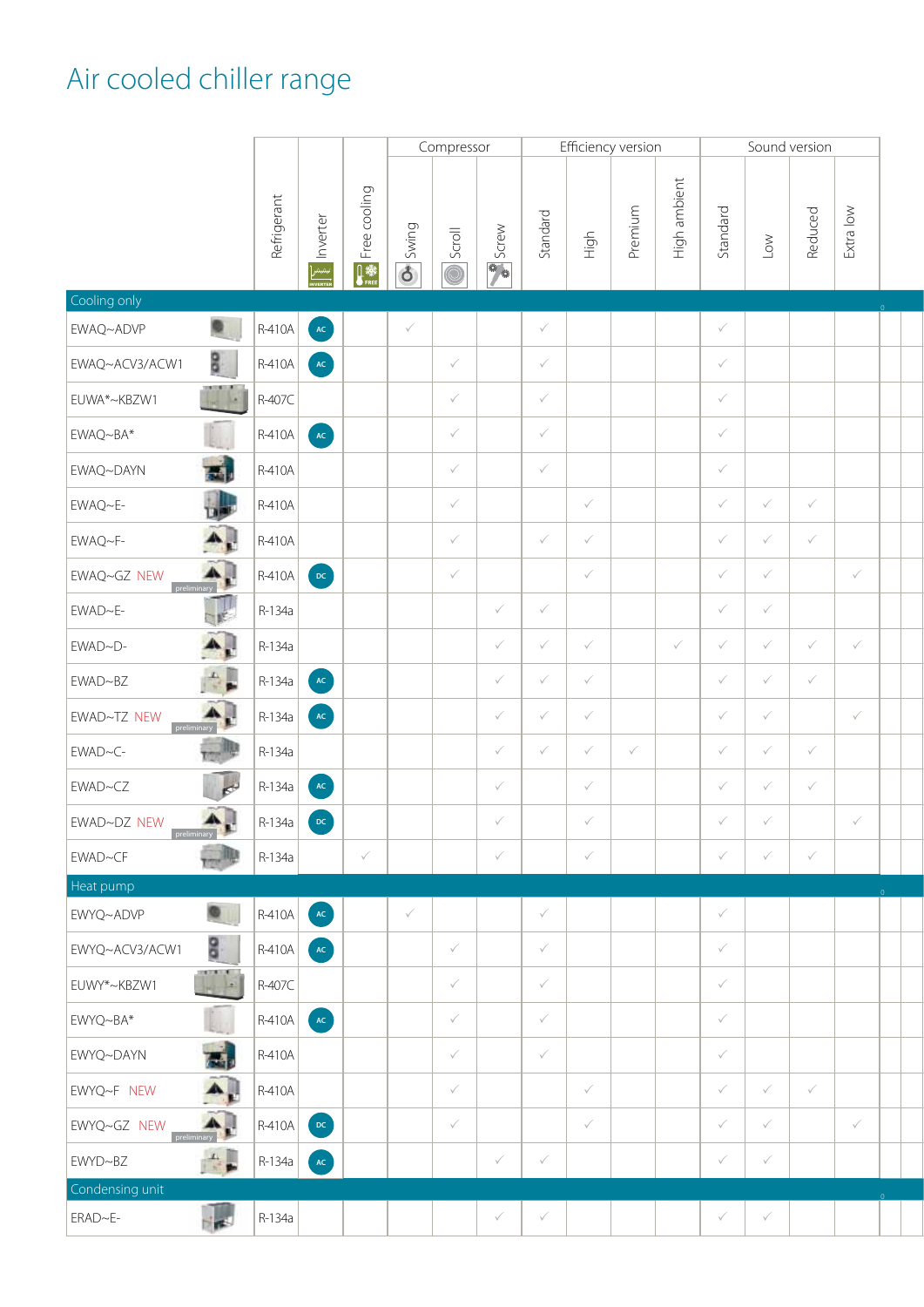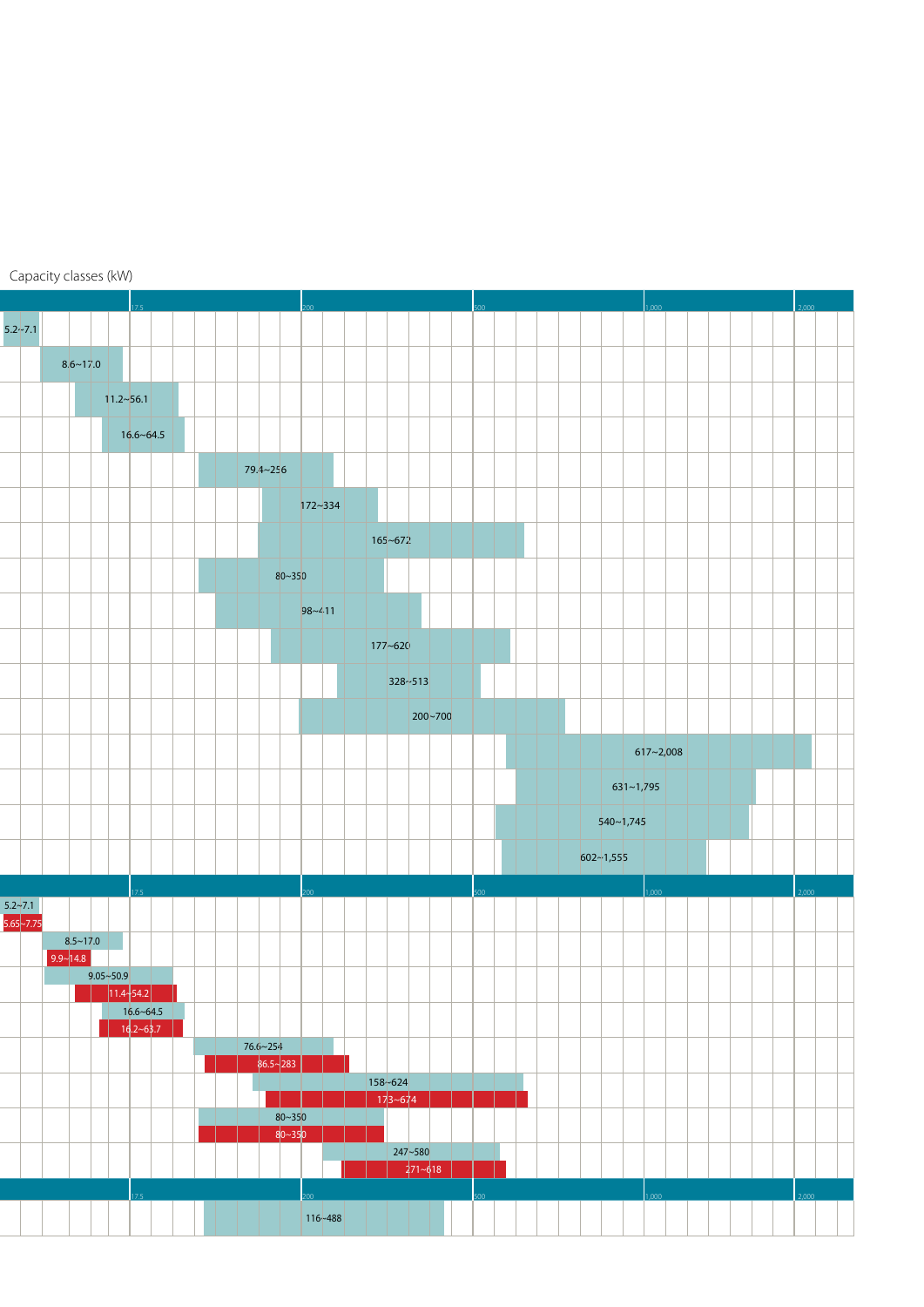

| Water cooled                                        |             |                                                                                                      |                       | Compressor     |              | Efficiency version | Sound version |              |  |
|-----------------------------------------------------|-------------|------------------------------------------------------------------------------------------------------|-----------------------|----------------|--------------|--------------------|---------------|--------------|--|
| chiller range                                       | Refrigerant | Inverter<br>$\frac{1}{\sqrt{\frac{\sum_{i=1}^{n} \sum_{j=1}^{n} x_{ij}}{\sum_{i=1}^{n} x_{ij}^2}}}}$ | Scroll<br>$\circledS$ | <b>特</b> Screw | Gentrifugal  | Standard           | High          | Standard     |  |
| Water cooled chillers (Cooling only & Heating only) |             |                                                                                                      |                       |                |              |                    |               |              |  |
| $rac{1}{2}$<br>EWWP~KBW1N                           | R-407C      |                                                                                                      | $\checkmark$          |                |              | $\checkmark$       |               | $\checkmark$ |  |
| EWWD~J-                                             | R-134a      |                                                                                                      |                       | $\checkmark$   |              | $\checkmark$       |               | $\checkmark$ |  |
| 进<br>EWWD~G-                                        | R-134a      |                                                                                                      |                       | $\checkmark$   |              | $\checkmark$       | $\checkmark$  | $\checkmark$ |  |
| $\mathbf{F}$<br>EWWD~I-                             | R-134a      |                                                                                                      |                       | $\checkmark$   |              | $\checkmark$       | $\checkmark$  | $\checkmark$ |  |
| $-1$<br>EWWD~H-                                     | R-134a      |                                                                                                      |                       | $\checkmark$   |              |                    | $\checkmark$  | $\checkmark$ |  |
| Water cooled chillers (Cooling only)                |             |                                                                                                      |                       |                |              |                    |               |              |  |
| $\mathbf{r}$<br>EWWQ~B-                             | R-410A      |                                                                                                      |                       | $\checkmark$   |              | $\checkmark$       | $\checkmark$  | $\checkmark$ |  |
| Condenserless chillers                              |             |                                                                                                      |                       |                |              |                    |               |              |  |
| EWLP~KBW1N                                          | R-407C      |                                                                                                      | $\checkmark$          |                |              | $\checkmark$       |               | $\checkmark$ |  |
| $\frac{1}{100}$<br>EWLD~J-                          | R-134a      |                                                                                                      |                       | $\checkmark$   |              | $\checkmark$       |               | $\checkmark$ |  |
| æl,<br>EWLD~G-                                      | R-134a      |                                                                                                      |                       | $\checkmark$   |              | $\checkmark$       |               | $\checkmark$ |  |
| EWLD~I-                                             | R-134a      |                                                                                                      |                       | $\checkmark$   |              | $\checkmark$       |               | $\checkmark$ |  |
| Water cooled centrifugal chillers                   |             |                                                                                                      |                       |                |              |                    |               |              |  |
| EWWD~FZ                                             | R-134a      | $\checkmark$                                                                                         |                       |                | $\checkmark$ |                    | $\checkmark$  | $\checkmark$ |  |
| $\rightarrow$<br><b>DWME</b>                        | R-134a      | $\checkmark$                                                                                         |                       |                | $\checkmark$ |                    | $\checkmark$  | $\checkmark$ |  |
| DWSC<br>DWDC                                        | R-134a      | $\checkmark$                                                                                         |                       |                | $\checkmark$ |                    | $\checkmark$  | $\checkmark$ |  |
| 3,000 TON<br>CENTRIFUGAL NEW                        | R-134a      |                                                                                                      |                       |                | $\checkmark$ |                    | $\checkmark$  | $\checkmark$ |  |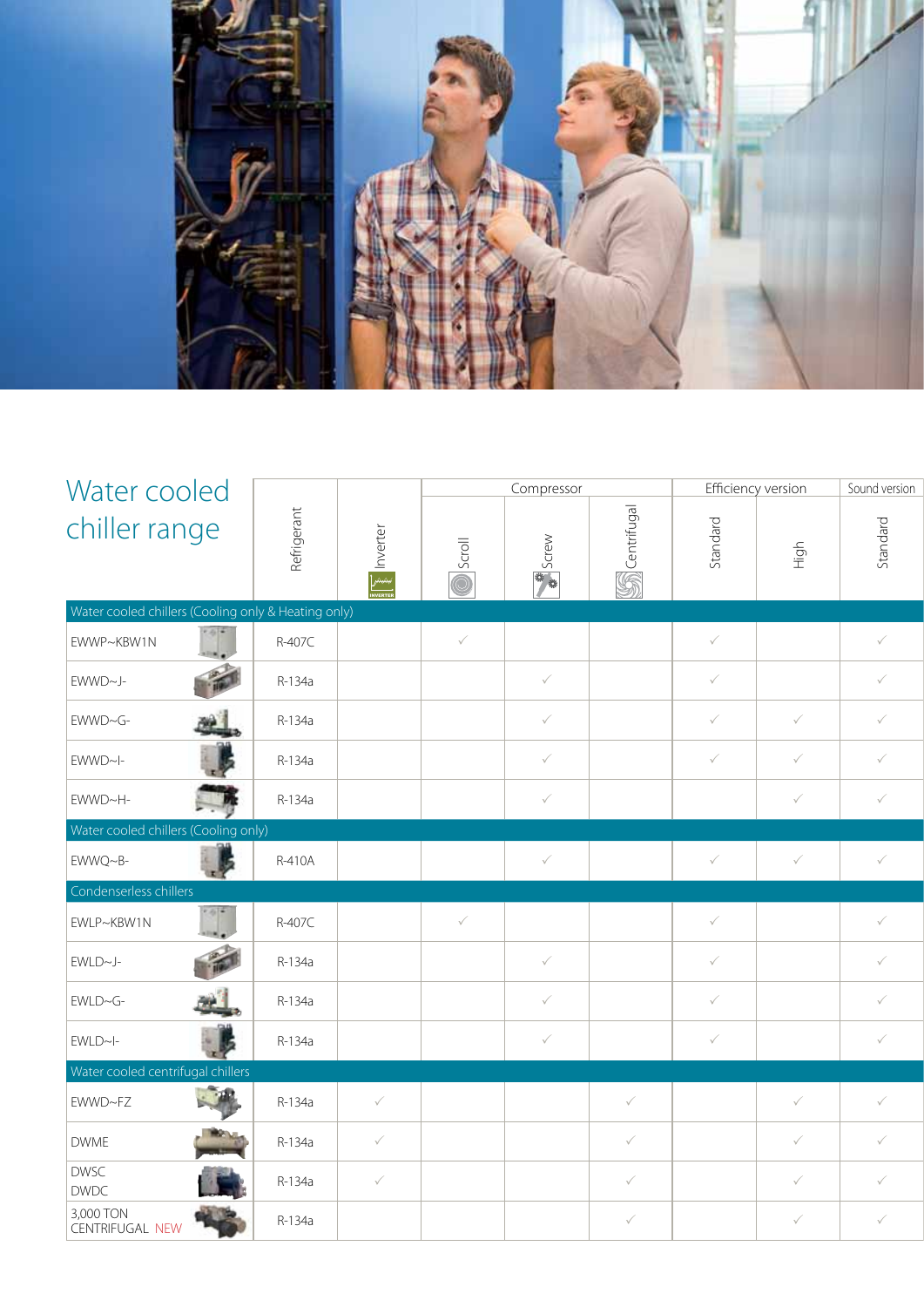

Capacity classes (kW)

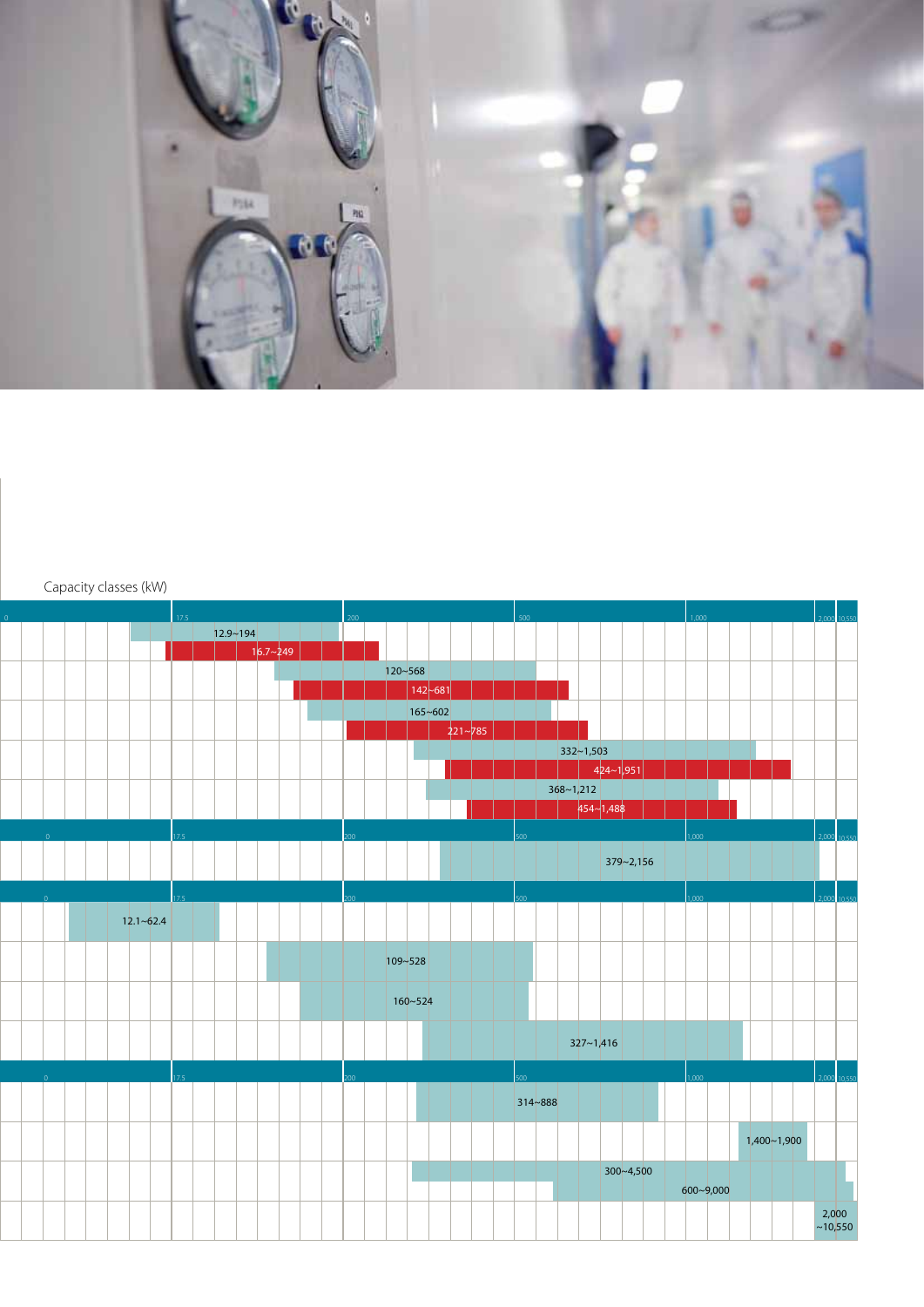## Overview Air handling units

### Air flow (m3 /h \* 1000)



Plug & play connection to VRV IV or ERQ



Daikin fresh air package - Daikin fresh air package - Plug & play<br>concept for D-AHU Professional & Easy D-AHU Professional & Easy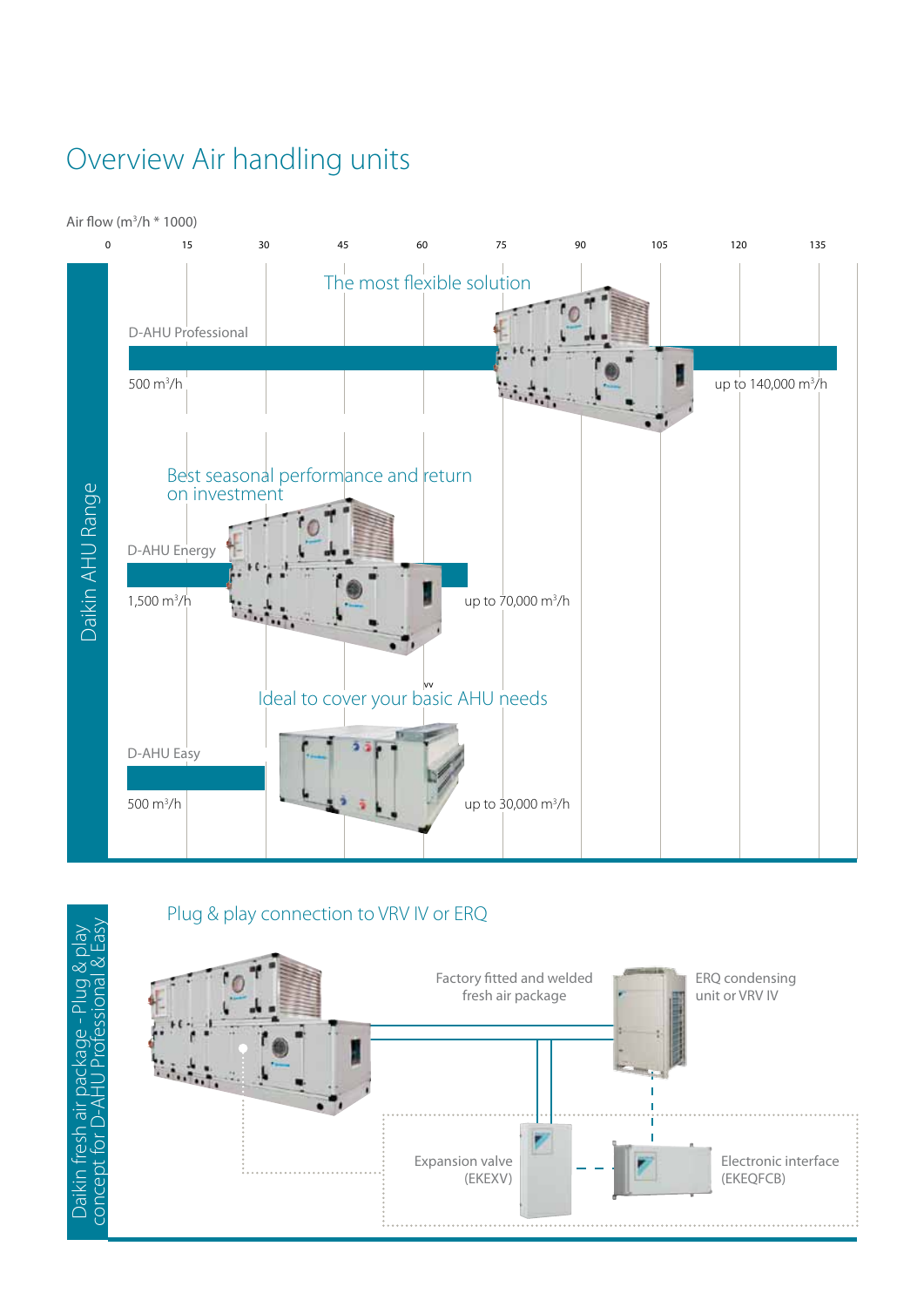### Overview Fan coil units